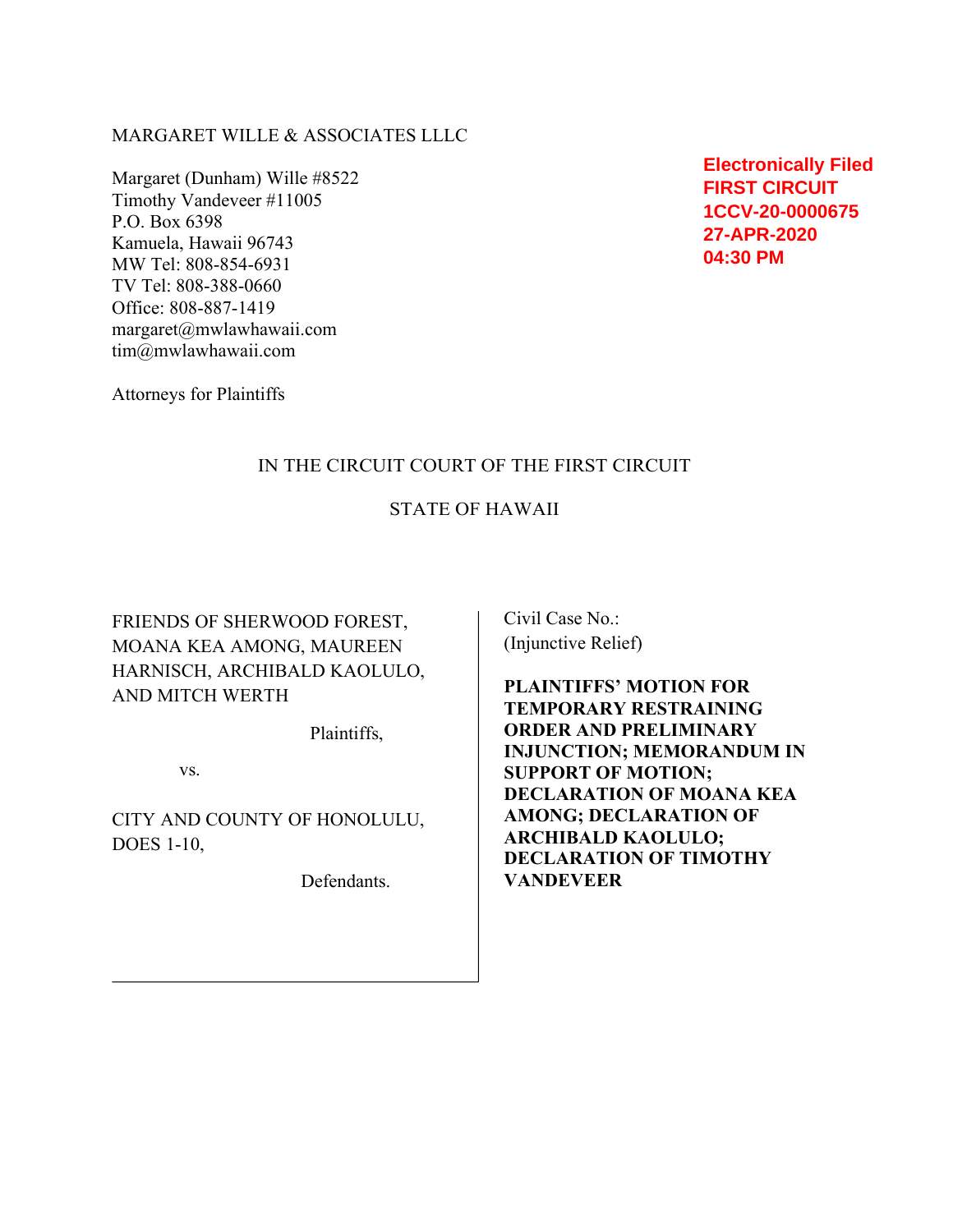# PLAINTIFFS' MOTION FOR TEMPORARY RESTRAINING ORDER AND PRELIMINARY INJUNCTION

# COME NOW Plaintiffs FRIENDS OF SHERWOOD FOREST, MOANA KEA

# AMONG, MAUREEN HARNISCH, ARCHIBALD KAOLULO, and MITCH WERTH, by and

through their attorneys Timothy Vandeveer and Margaret Wille of MARGARET WILLE AND

ASSOCIATES LLLC, and move this Honorable Court for a temporary restraining order and

preliminary injunction against the above-captioned Defendants ("Defendants"), enjoining them

temporarily and permanently from:

(1) Clearing, cutting, poisoning, or otherwise removing and trees, vegetation, or any other natural features in the area known as "Sherwood Forest"; and,

(2) Excavating, dredging, bulldozing, or otherwise, moving dirt, fill, gravel and other material on the subject project area; and,

(3) Importing dirt, fill, gravel and other material to the subject project area; and,

- (4) Destroying any and all records and documents relating to the transportation of dirt, fill, gravel and other material to the subject project area, the use of fertilizer, and pesticides, and excavation, trenching, or the removal of trees, that occurred as alleged herein after; and,
- (5) Enjoining any and all construction on the project until State and County governmental agencies can devise an appropriate archaeological mitigation plan, conduct flood hazard studies and flood encroachment surveys, determine the need for a Supplemental Environmental Assessment/Impact Statement and otherwise initiate proceedings to revoke and/or modify the existing permits.

This Motion is based on Haw. Rev. Stat. Chapter 205A, Hawaii Administrative Rules,

Title 11, Department of Health Chapter 200, Revised Ordinances of Honolulu, Chapters 21A and

25, Rule 65, Hawaii Rules of Civil Procedure, the Memorandum in Support of the Motion, the

Declarations attached hereto, the records and files of the case, and such other and further matters

that may arise at the time of the hearing on this Motion.

//